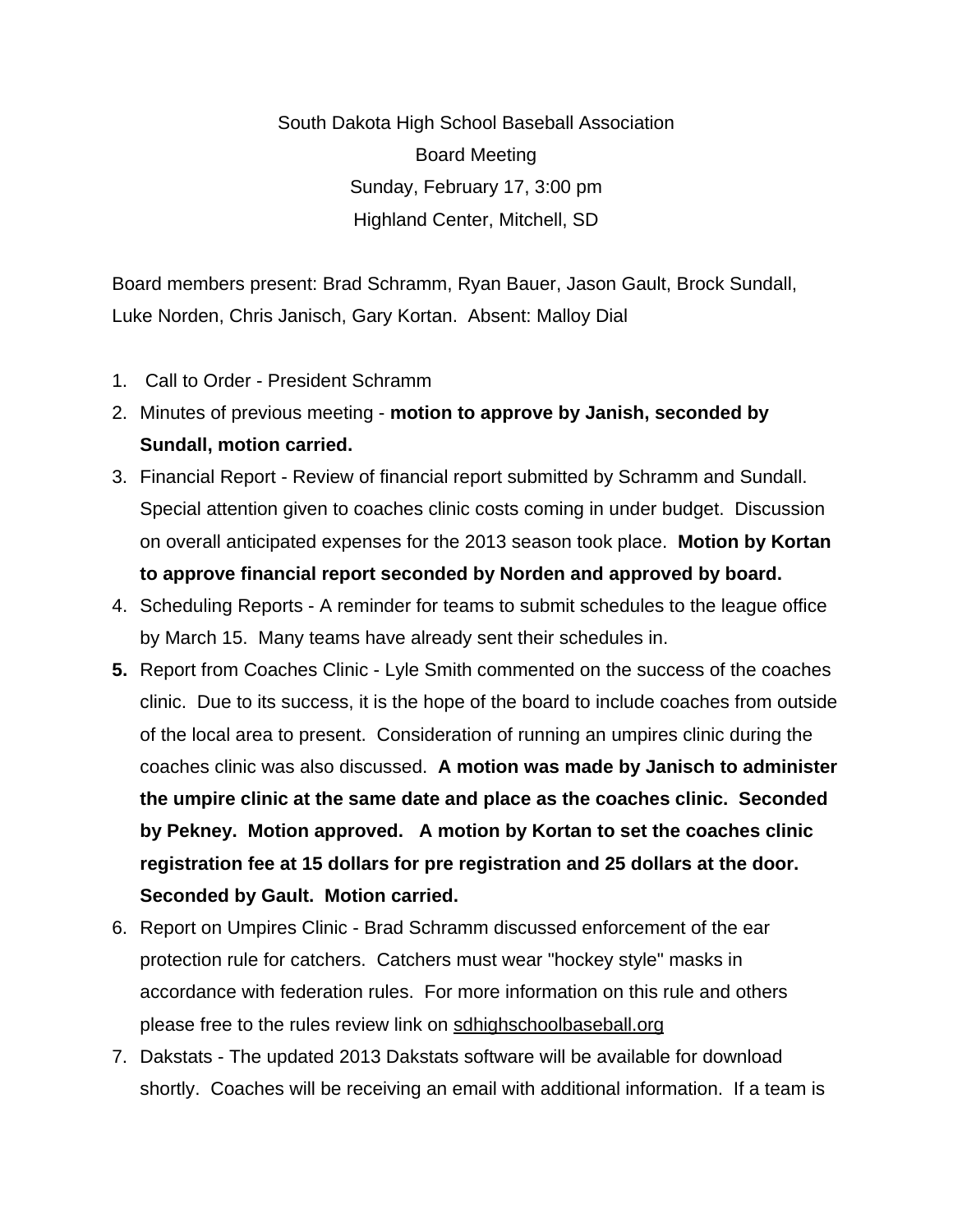unable to use Dakstats for statistical reporting this season, they will need to send all game stats to the league office after their games,

- 8. State Tournament
	- 1. Tournament Director Schramm appointed John Ratzloff as tournament director
	- 2. Admission No changes to last year \$10 adult, \$5 student, 12 and under free.
	- 3. Gate workers Class B board members will be assigned gate for The Class A games. Class A officers will be assigned to the Class B games.
	- 4. Webcast All state tournament games will be webcast via Dakstats
	- 5. PA Announcers have been contacted and will be arranged in the near future.
	- 6. Media Night We will continue with the Media Night. A possible arrangement is being made to use the picnic facility with food service from the Pheasants organization.
	- 7. Trophy Sponsors
		- 1. Class B Bob and Bruce Maxwell
		- 2. Class A Still open for sponsorship
	- 8. Sheraton Hotel Rooms
		- 1. 10 rooms have been made available for teams that want them at a special \$79/room. Board discussed the possibility of providing a per diem for participating teams to offset travel costs. The discussion was tabled for a year to evaluate a multiyear average gate and expenses of the tournament.
	- 9. Television Broadcasts Midco Sports has agreed to proceed with the same format for broadcast of the Class A games live on Saturday. They will tape delay the Class B championship game on Monday. The tournament director agreed to contact SDPB for possibly broadcasting the Class B game live.
	- 10. Foul Ball Shaggers/Bat Boys SEBA and local little league organizations will be asked to provide bat boys for the tournament games.
	- 11. Souvenirs John Ratzloff will be looking at local bids for t-shirts, programs, banners, tickets, and programs.
- 9. Other Business
	- 1. Deul/Deubrook requested a hardship coop with Hamlin (including Estelline and Castlewood). They do not have enough players to field a team unless they coop.